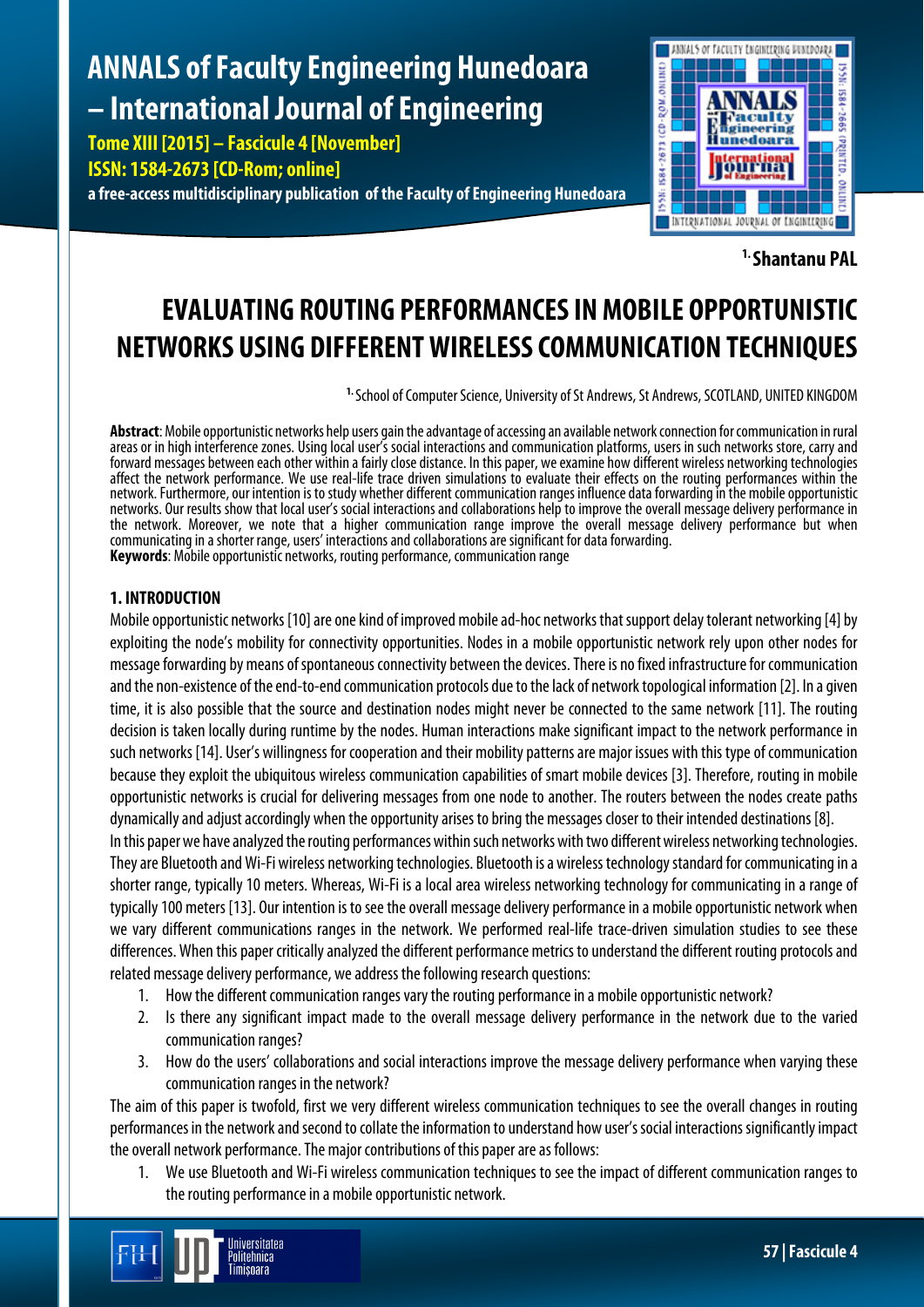- 2. We use real-life trace-driven simulations to see the user's behavior and their impact on message forwarding.
- 3. Our experimental results show the potential for user's willing to actively collaborate in message forwarding in a shorter range, which improves the overall message delivery performance in the network.

The rest of the paper is organized as follows: We describe the state-of-the-art research in this area in Section 2. We then present the simulation setup and its various settings and results in Section 3. We discuss future research directions in Section 4 and conclude.

# **2. RELATED WORK**

In this section we present the state-of-the-art research that combines user's mobility patterns and different routing techniques for data forwarding in a mobile opportunistic network.

Nakamura et al. presents a model for collecting information during disaster time, by taking into consideration the user's realistic mobility patterns [12]. A simulation-based experimental study has been performed to evaluate the proposed information gathering model during the time of a disaster. In addition with the user's mobility, authors also proposed an autonomous adaptable protocol combining the geographical routing in mobile ad-hoc networks (MANETs) and the store, carry and forward scheme in mobile opportunistic networks. Unlike the Nakamuraet al. proposal, our proposal addresses and shows how different communication ranges may affect the network performance.

Hummel and Hess presents a mobility-pattern based approach for message communication in mobile opportunistic networks [7]. Using user's different behaviors and characteristics (e.g., evening activity, shopping, etc.) a simulation-based study has been performed to see the effect of opportunistic forwarding in the network. This study is mainly done with the two different forwarding metrics called short connection time and long connection time. Similar to [12], this approach also takes into consideration user's mobility patterns for information interchange. But unlike the present scope of our research, how different wireless communication technologies affects routing as well as affecting the overall message delivery performance in the network, is not discussed.

In [6], authors discuss the concept of Pocket Switched Networks (PSN) which connects nearby mobile users for information interchange in a delay tolerant manner. An in-house (an academic working environment) experiment is carried out with the Bluetooth enabled devices for collecting the real-life users' traces of forty one participates in a conference, to monitor their mobility patterns. This research focuses on the environment that may lack an end-to-end network topology for connectivity between the mobile users. In PSN, instead of finding an end-to-end path between the source and destination, nodes forward data with hop-byhop using the user's mobility patterns. But unlike the scope of our research, this research does not present the view of how these mobility patterns affect the overall routing performance in the network with different wireless communications ranges.

A social-network based mobility model is described in [11]. In this model, authors explore the idea of social networking for specific node groups according to their higher 'social attractivity'. The 'social attractivity' is defined as the number of friends in a specific area at a certain time. However, this can be changed according to the user's movements (e.g., fast or slow), daily life routine (e.g., going to a specific restaurant or shopping center), as well as on the time of the day (e.g., office time is good to meet with colleagues but in the evening time a person may want to share his/her time with their other family members). While this paper focuses on the social connectivity for information interchange, it does not focus on the impact of different wireless networking technologies that can be used by the users. Our research aims to find and address the gap in this state-of-the-art research and explore the overall message delivery performance in a network in different wireless communication ranges.

# **3. SYSTEM MODEL AND PERFORMANCE EVALUATION**

In this section, we evaluate the performance of different opportunistic routing protocols with real-life trace-driven simulations. In this, we simulate our own University town, St Andrews. For the simulation purpose we use two sets of node groups in the network, they are referred to as the local node group (LN) and the tourist node group (TN). The LN represents the local users who are familiar with places (e.g., shopping centre, library, information centre, etc.) in the town. The TN represents the tourists who are travelling to those places. We use two different wireless network technologies (i.e., Bluetooth and Wi-Fi) for this simulation.

# **3.1. Performance Metric and Simulation Setup**

We use the opportunistic network environment (ONE) simulator to simulate our proposed experiment [9] over a period of one day. LN uses the real-life user traces. We use St Andrews 'SASSY' traces for this purpose [1]. This trace is collected by the movements of 27 participants (22 undergraduate students, 3 postgraduate students and 2 members of the staff) over a period of 79 days in St Andrews town. Participants are equipped with 802.15.4 'Tmote Invent sensors and tracker' for this purpose within a radius of10 metres. TN generates message into the network and both the TN and LN were willing to share and forward these messages until they reached their indented destinations while both the TN and LN are moving within the network. The network consists of 60 nodes in total (27 LN and 33 TN) and we assume that they all are trusted. The TN node group moves with the 'shortest path map-based movement' model in the network. We impose some 'points of interests' (POIs) for the TN. These POIs are assigned in some significant spots throughout the town (e.g., St Andrews Cathedral, St Andrews Castle, St Andrews museum, Old Course Golf centre, etc.) where tourists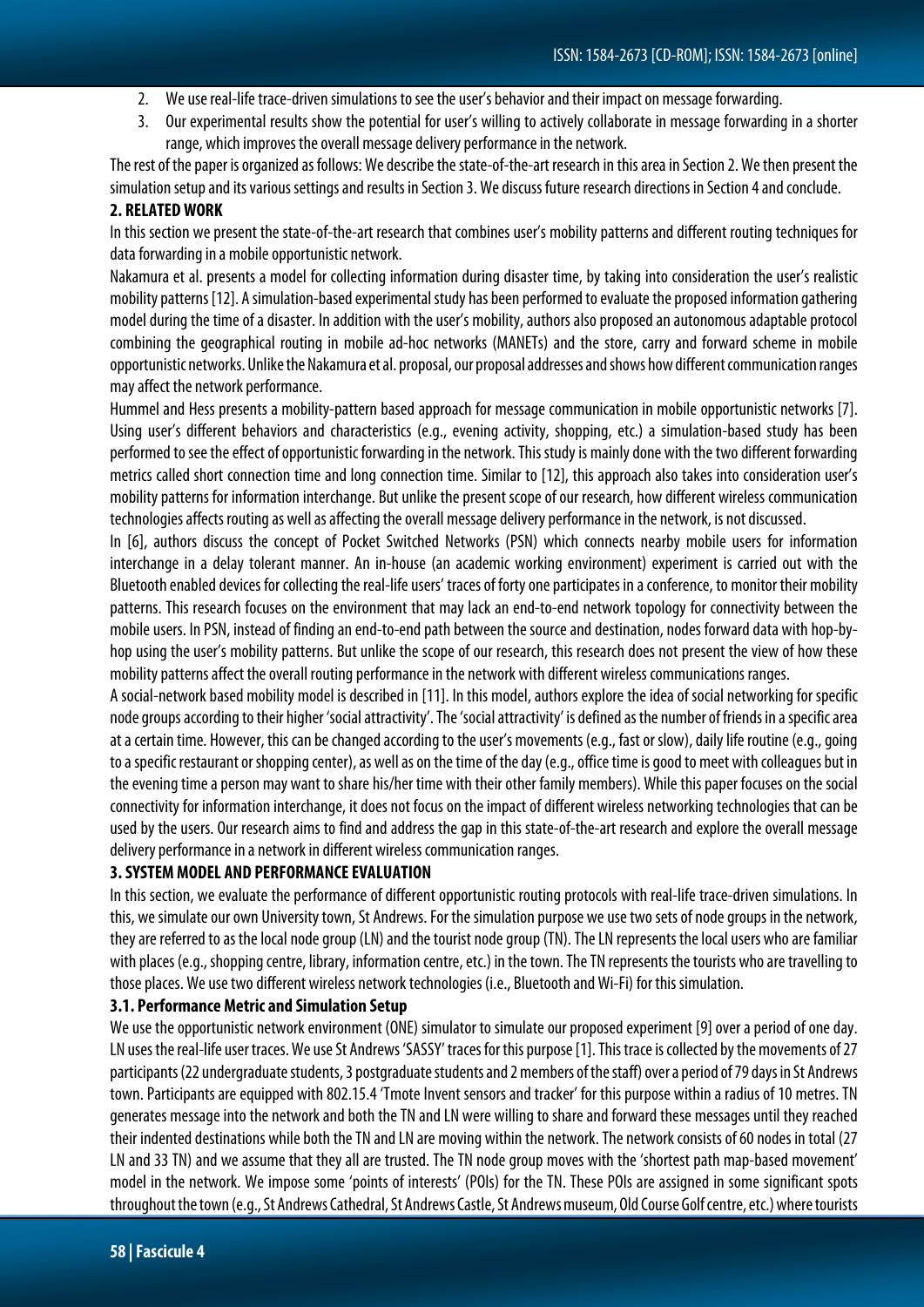visit more frequently. In the case of LN, we do not impose any synthetic characteristics because our intention is to make the system purely rely upon the real-life mobility traces, to see the potential impact of users' interactions and social communications in data forwarding. Table 1 summarizes the list of simulation parameters used in the experiment.

For the experiment purpose, we varied the wireless communication technologies to see the potential changes to the overall message delivery performance to the network. In the first set of experiments we used 'Bluetooth' communication techniques (within a range of 10 meters) for all nodes and we used 'Wi-Fi' communication techniques (within a range of 100 meters) for all nodes for the second set of experiments.

We use three opportunistic routing protocols in our simulations, they are, Epidemic [16], MaxProp [3] and DirectDelivery [15]. Epidemic is a floodingbased routing protocol. Each node forwards the same copy of the message to the newly-encountered node in the network until the message reaches the destination node. We use Epidemic as the baseline, as it aims to increase the message delivery probability. However, in this type of routing the efficiency of the message delivery process greatly depends upon the buffer size of the nodes.

| <b>Table 1. Simulation parameters</b> |                                |
|---------------------------------------|--------------------------------|
| <b>Parameters</b>                     | <b>Values</b>                  |
| World size                            | 4500m X 4500m                  |
| Simulation time                       | 1 day (24 Hours)               |
| Node's movement                       | <b>Shortest Path Map Based</b> |
| model                                 | Movement                       |
| Node's buffer size                    | 200MB                          |
| <b>Transmission medium</b>            | Bluetooth/Wi-Fi                |
| <b>Transmission range</b>             | 10m/100m                       |
| Message TTL                           | 1/2 day (12 Hours)             |
| Generated message size                | 500 KB to 1 MB                 |
| Node's movement                       | Min=0.5 km/h Max=1.5           |
| speed                                 | km/h                           |
| Routing protocols                     | Epidemic, Direct Delivery      |
|                                       | and Max Prop                   |

The MaxProp is a probabilistic routing protocol that keeps track of the previous encountered histories to estimate the probability of meeting with the other nodes in the future. For every new encounter, the MaxProp router always checks the greater probability of interactions with the newly-encountered node by higher delivery likelihood values. Finally, in the DirectDelivery routing protocol (commonly known as single-copy routing), a node generates only one copy of the message during transmission (to avoid flooding in the network) and the node waits until this message reaches its final destination.

We ran each simulation 10 times with the different random generator seeds used for the movement model. The performance analysis is done on a computer which has the following configurations of 2 GB RAM, 500 GB hard disk and an Intel core i3 processor @2.27 GHz. We use the commonly-used metrics to evaluate the overall routing performance [5]. They are as follows: (i) Delivery Ratio: The proportion of the delivered messages to the total number of messages created in the network. (ii) Delivery Cost: The total number of medium accesses, normalized by the total number of messages created. (iii) Delivery Delay: The total amount of time to send messages from source to destination.

# **3.2. Results and Discussions**

#### » **Delivery Ratio**

Figure 1 and Figure 2 shows the message delivery ratio in cases of Bluetooth and Wi-Fi communication scenarios. We see that for the Bluetooth communication scenario (Figure 1) the median message delivery ratio for the Epidemic router is 88.53%, whereas in the case of the DirectDelivery router it decreases to 50.21%. We find that, in the Epidemic router, nodes are replicating multiple copies of the same messages to every newly-encountered node. This improves the message delivery ratio for the Epidemic router.



**Figure 1**. The message delivery ratio in 'Bluetooth' communication scenario. The MaxProp router gives the better performance by using user's social interactions and collaborations.

But in the case of the DirectDelivery router, a node creates only one copy of the message until it reaches its destination, which reduces its message delivery performance. On the contrary, we find that the median message delivery ratio for the MaxProp router is 93.88%. Because the MaxProp router keeps the previous encountered histories and forwards messages to a newly-encountered node that has a higher probability to get closer to the destination node. Therefore, message delivery performance has been improved greatly in this case. It should also be noted that, we used real-life trace-driven data for our simulations to see the potential effects of users' interactions and social collaborations within the network. We observe that these interactions helped in message forwarding which in turn increased the message delivery ratio in the case of the Maxprop router.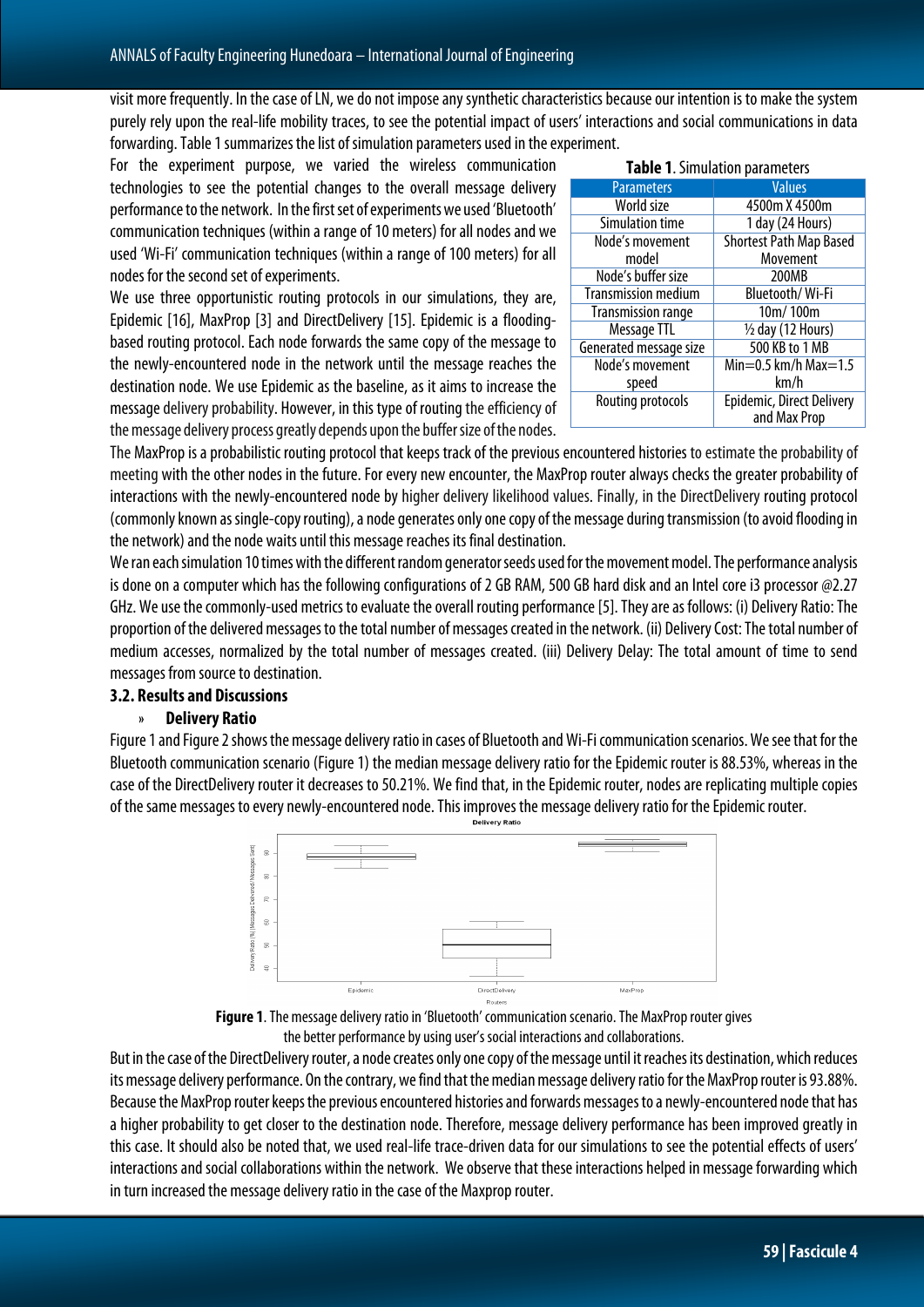For the Wi-Fi communication scenario (Figure 2) the median message delivery ratio for the Epidemic, DirectDelivery and MaxProp routers are almost the same. They are 98.73%, 95.67% and 98.98% accordingly. As with the results above, we can indicate that message forwarding with a wider communication range used the greater contact probability between the nodes. Which consequently increased the overall message delivery ratio in the network.



**Figure 2**. The message delivery ratio in 'Wi-Fi' communication scenario. The median message delivery ratio for all of the routers are almost the same.

# » **Delivery Cost**

Figure 3 and Figure 4 shows the message delivery cost in cases of Bluetooth and Wi-Fi communication scenarios. In the case of the Bluetooth communication scenario (Figure 3), the median message delivery cost for the Epidemic router is 40.48 and in the case of the MaxProp router the median delivery cost is 24.16. The Epidemic router generates a large number of messages in the network which in turn increased the message delivery cost. Whereas, the MaxProp router forwarded messages based on the previous encounter histories by reducing the median message delivery cost compared to the Epidemic router. Whereas, the median message delivery cost for the DirectDelivery router is zero as this router only generates a single copy of the message in the network.



**Figure 3**. The message delivery cost in 'Bluetooth' communication scenario. The Epidemic router generates a large number of messages which increased the message delivery cost.





For the Wi-Fi communication scenario (Figure 4), the median message delivery cost for the Epidemic router is 138.03. And for the MaxProp router it is 56.33. We understand that, the Epidemic router replicates a higher amount of messages which increased the message delivery cost compared to the MaxProp router. Same as the Bluetooth scenario above, the median message deliver cost for the DirectDelivery router remained zero.

#### » **Delivery Delay**

Figure 5 and Figure 6 shows the message delivery delay in cases of Bluetooth and Wi-Fi communication scenarios. The median message delivery delay for the epidemic router, in Bluetooth scenario (Figure 5), is 87.36 minutes, and for the MaxProp router it reduces to 61.47 minutes. By contrast, the median message delivery delay in the case of the DirectDelivery router has increased to 205.5 minutes. We find that due to the node's buffer constraints, the Epidemic router dropped a large amount of messages in the network which resulted in a higher delay. The DirectDelivery router generated only one copy of the message in the network, but it is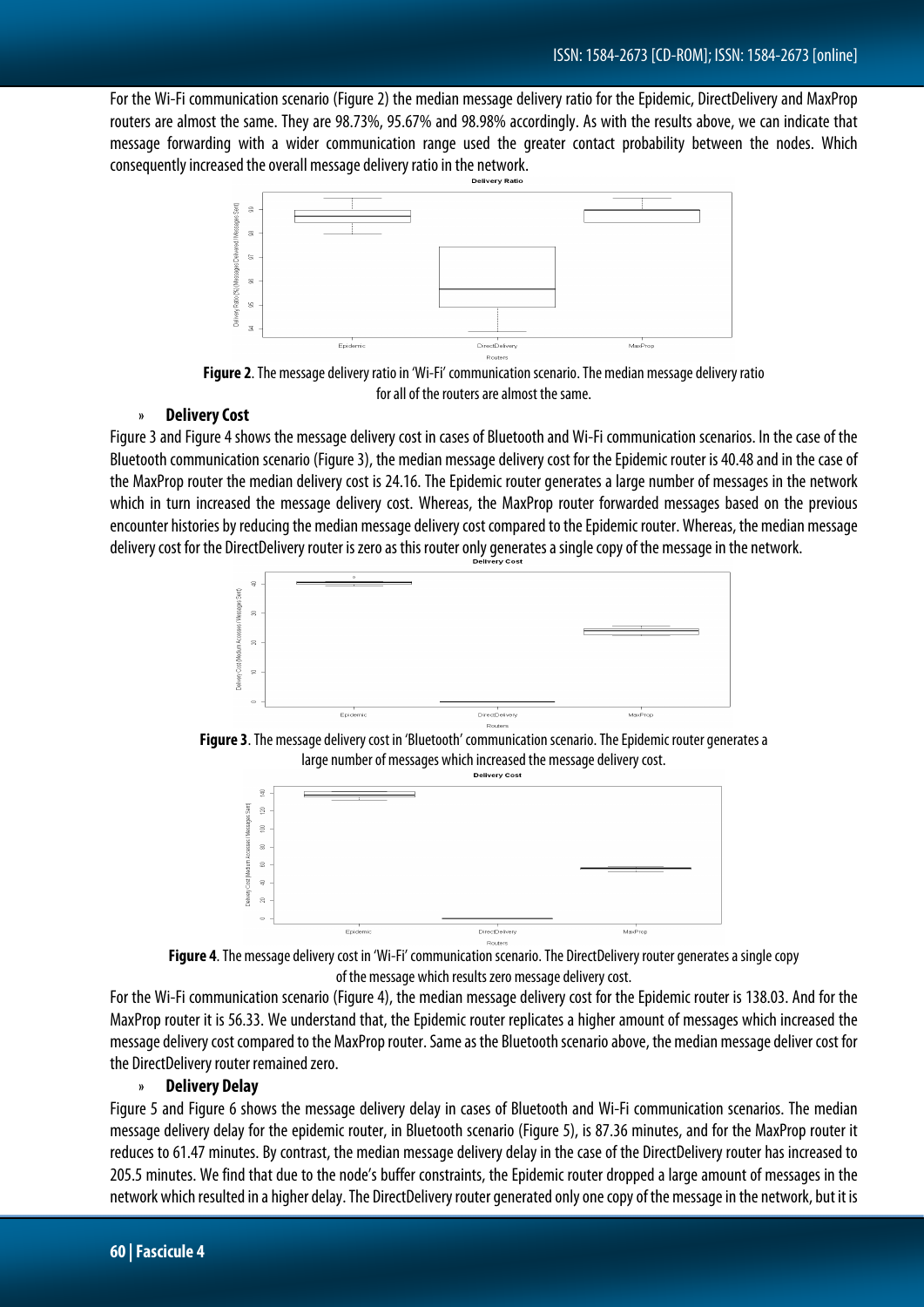unpredictable as to when the message would finally reaches its destination. Therefore, searching the entire network has increased the overall message delivery delay for the DirectDelivery router. On the other hand, the user's social collaborations and interactions helped the message delivery performance for the MaxProp router.







**Figure 6**. The message delivery delay in 'Wi-Fi' communication scenario. The median message delivery delay is minimum for the MaxProp router as it delivers messages faster by keeping the previous encountered histories.

For the Wi-Fi communication scenario (Figure 6), the median message delivery delay is the minimum for the MaxProp router (16.22 minutes). Whereas, for the Epidemic router it increased to 21.44 minutes. But the median message delivery delay is the maximum for the DirectDelivery router which is 61.23 minutes. Likewise, just as in the Bluetooth scenario, higher amounts of the generated messages increased the overall message delivery delay for the Epidemic router compared to the MaxProp router. But in case of the DirectDelivery router, the message delivery delay is higher due the fact that it generated only one copy of the message. Compared to the Bluetooth scenario the wider communication range (i.e., in Wi-Fi scenario) helped to improve the contact opportunities between the nodes which is why Wi-Fi scenarios gave better performance in the overall message forwarding.

# **3.3. Lessons Learned**

In this section we have summarized our findings based on the discussion in Section 3.2. We have learned that the routing in mobile opportunistic networks is greatly influenced by the wireless communication ranges between the users during message forwarding. Based on these results we note that:

- 1. It is feasible for message communication using user's mobility patterns and social interactions by using both of the technologies (i.e., Bluetooth and Wi-Fi) but in the case of a shorter communication range, user's social interactions are greatly influenced the message forwarding performance.
- 2. The MaxProp routing protocol gives the best message delivery performance compared to Epidemic and DirectDelivery routing protocols. Because the MaxProp router keeps the previous encounter histories for the next possible encounter with a node, this ensures a higher probability for delivering the message nearer to its destination.
- 3. In a wider communication range the overall message delivery ratio is almost similar for all of the routing protocols. We understand that, this is because there is a high probability that the nodes are getting in contact with each other more easily. However, in the case of a mobile opportunistic network, communication in a shorter range is more obvious and therefore users' interactions and willingness for cooperation in message forwarding is important. Perhaps, attractive incentive mechanisms [17] can be enforced in such communications for the users to actively take part in data forwarding.

# **4. CONCLUSION**

In this paper we have discussed the impact of message delivery performance in a mobile opportunistic network when we vary the wireless communication ranges for connecting each other. The two major contributions to this paper are: One, we study a comparison between different opportunistic routing protocols in different wireless communication technologies (i.e., Bluetooth and Wi-Fi) and Two, we use real-life trace-driven simulations to compare and contrast the performance of these routing protocols by exploring user's social collaborations and interactions.